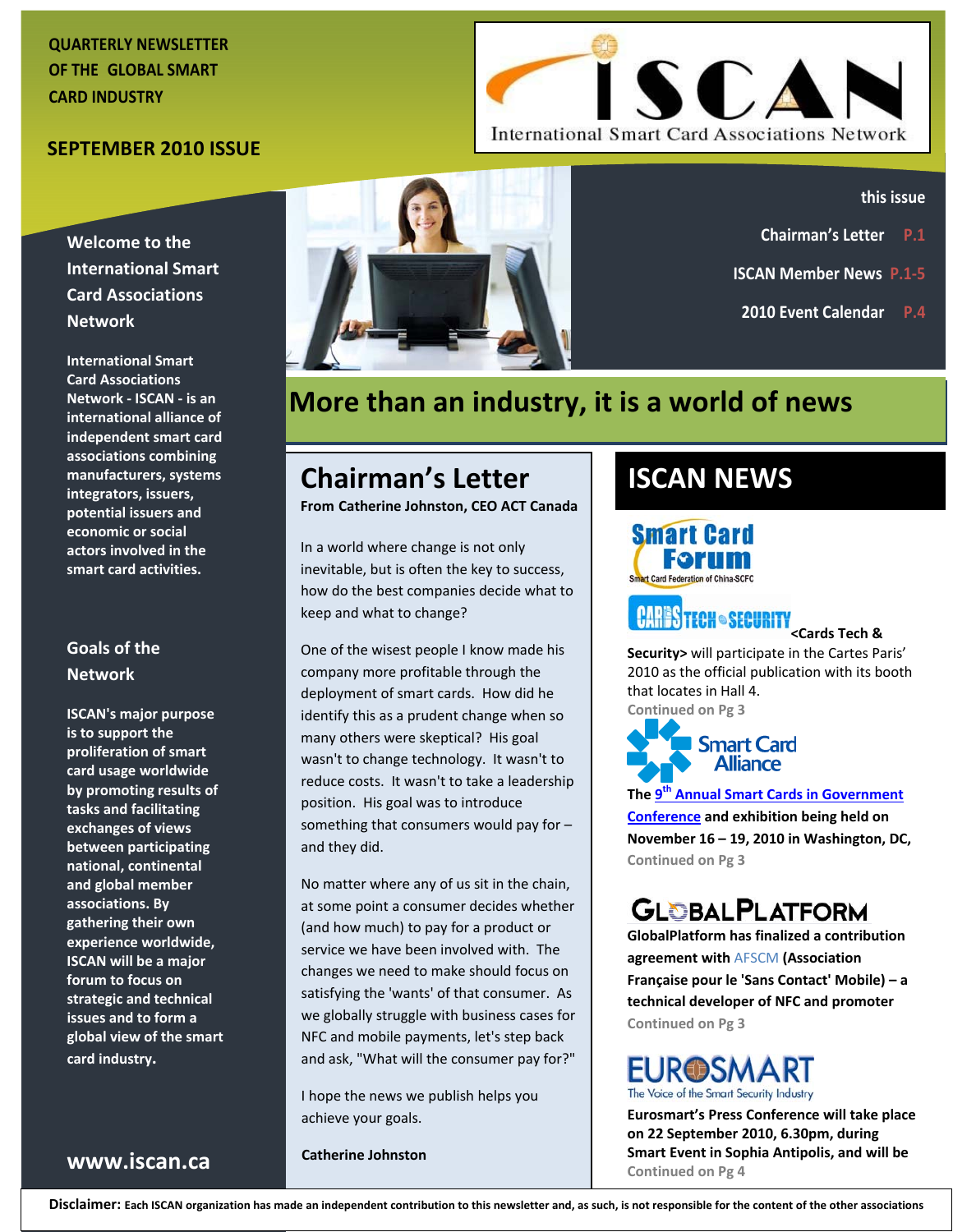



• In Payments **–** In June, the Canadian government announced the formation of a Task Force for the Payments System Review to help guide the evolution of the payments system in Canada. The independent Task Force, mandated to provide the Minister of Finance with recommendations by the end of 2011, has released a commissioned report on the state of the Canadian payments system. The report, *Canadian [Payments](http://paymentsystemreview.ca/index.php/learn/the-canadian-payment-system/)*

*[Landscape](http://paymentsystemreview.ca/index.php/learn/the-canadian-payment-system/)*, offers a holistic mapping of the current Canadian payments landscape, and is intended to serve as a common basis for discussion and collaboration. The next phase of the task force's work will focus on the future for the Canadian Payments landscape. The task force is chaired by Pat Meredith, FCA.

- October will see liability shift dates from MasterCard and Visa. American Express has also announced a Canadian liability shift. Beginning Oct. 31, 2012, issuers, merchants and acquirers in Canada that support the American Express brand will become liable for credit and charge card fraud initiated with magnetic stripe cards that chip‐and‐PIN technology could have prevented.
- *Cardware 2010: Payment Insights* in June offered insights into payment issues and opportunities for North American payment stakeholders to a record breaking number of attendees. Cardware 2011 is scheduled for June  $14^{\text{th}}$  and  $15^{\text{th}}$ .
- In June, Industry Canada held roundtable discussions on "Protecting the Online Marketplace" as a part of the consultations for the Digital Economy Strategy.

For more information on these and other Canadian stories, please visit [www.actcda.com](http://www.actcda.com/) and view our monthly newsletter under the resources tab.



 CHALLENGES FACING THE SMART CARD INDUSTRY IN FRANCE

New index regarding card production costs in France

Paris, November 18th, 2010, in Paris, AFPC (Trade Association for Card Manufacturers and Personalisers) is publishing an index regarding card production costs in France. The index reveals a worrying lack of correlation between card production costs, which are stable, and the sales price, which continues to drop.

Over the last few years, card related technologies and applications have evolved significantly. These changes are particularly evident in the telecommunications, banking and transport sectors. And these advanced technologies have been made available with only a minimal increase in production costs. However, suppliers in this sector have noticed an alarming drop in the sales price over the same period.

Having been made aware of this situation and also aware of the conclusions of a recent survey called "The Future of the Smart Card ", carried out by the Nodal Cabinet Consultants / Deloitte, appointed by the Ministry of Industry, AFPC members decided to publish the AFPC index, showing the annual progression of card production costs in France.

These figures were obtained by analysing the structure of elementary card costs, taking into account the materials, the workforce and the components.

A discrepancy between the sales price and the cost of manufacturing: risks and challenges

This discrepancy between production costs and the sales price represents a double short‐term threat for the "Cards sector "in France ‐ one of French industry's flagships. Because it may also lead to the loss of strong technological know‐how and the loss of jobs in this sector, that is estimated today to employ 10 000 people.

Beyond the social aspect, this situation also poses questions about the loss or preservation of the technical know‐how, Continued on page 4 Continued on Pg 4



• Alternative NFC Mobile Payment Solutions & Bridging Gaps in the Ecosystem was organised by APSCA, in Taipei on 8‐9 September, endorsed by the NFC Forum and supported by the Ministry of Economic Affairs of Taiwan. This was the first opportunity for end‐ user organisations planning NFC mobile payment products and services to compare and contrast different approaches to add‐on alternative solutions that can "NFC‐enable" existing mobile phones without contactless payment functionality. Details at

<http://www.apsca.org/event/meeting119> . Over 120 members and delegates attended the forum

- The Association of Banks of Malaysia (ABM) and APSCA hosted the **1st Asia Pacific Payment Card Forum** for card‐ issuing and acquiring financial institutions in Kuala Lumpur on 20‐21 September. The theme of this first forum was be the Future of Payment Cards 2010‐2015 and covered chip cards, contactless cards, mobile phones and NFC payments and mobile banking, and new chip‐based security technologies. Over 120 bankers from over 40 banks across 10 Asian countries attended the forum with central bankers, payment networks and APSCA members. Further information at <http://www.apsca.org/event/meeting120>
- Asia's largest meeting of transport revenue collection and smart ticketing scheme operators, the **4th Asian Transport Revenue Collection Forum** will be held in Seoul on 11‐13 October 2010, hosted by APSCA, co‐hosted by Korea Smart Card Co., Ltd (KSCC) and supported by the Seoul Metropolitan Government (SMG) and CITYNET. The focal point for senior executives responsible for operating transit revenue collection systems for fares, ticketing, electronic toll collection, parking and all forms of revenue collection related to transport,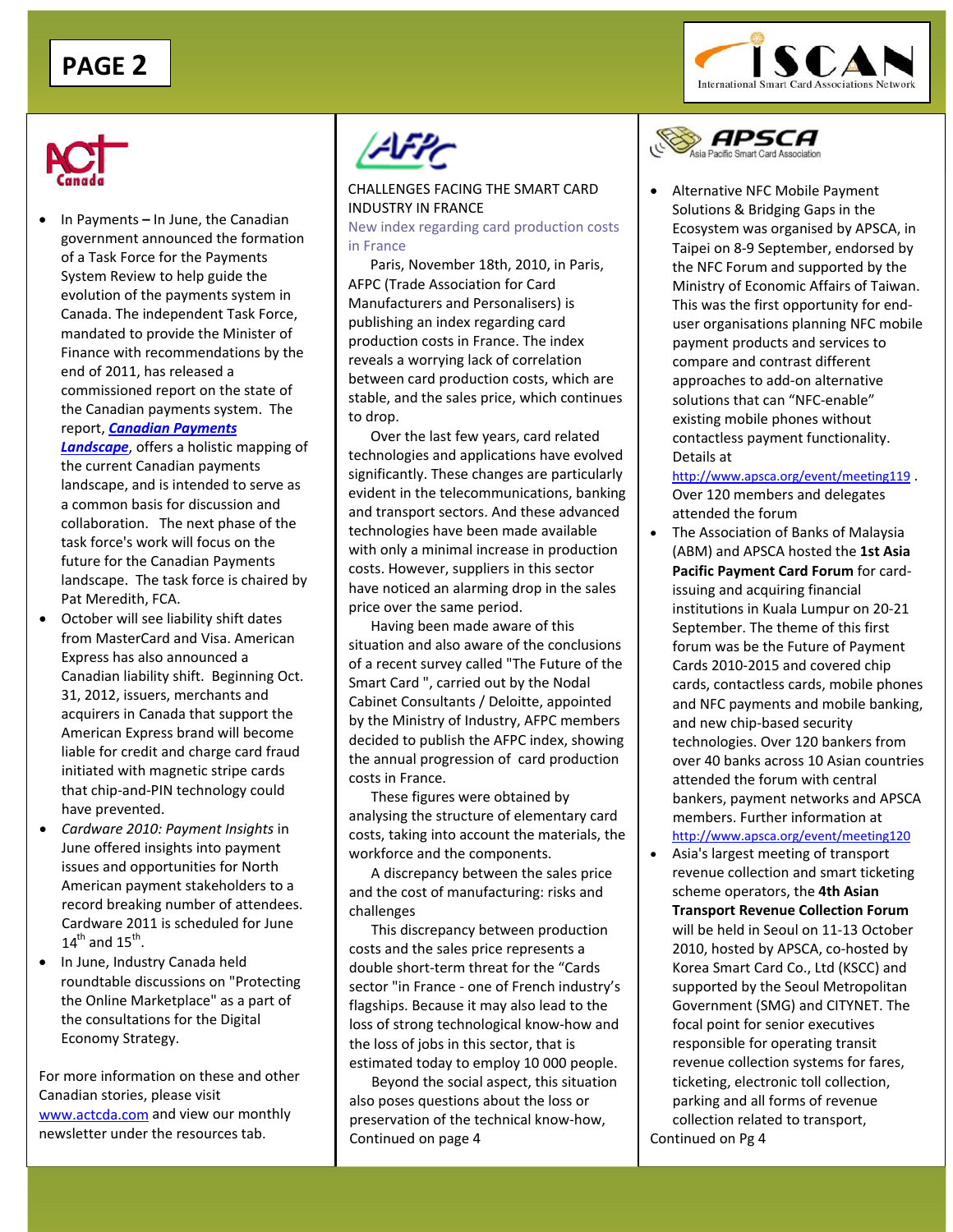

# **GLOBALPLATFORM**

Continued from page 1

- GlobalPlatform has finalized a contribution agreement with **AFSCM** (Association Française pour le 'Sans Contact' Mobile) – a technical developer of NFC and promoter of contactless mobile services ‐ resulting in AFSCM contributing its business processes and end‐to‐end system architecture for integration into GlobalPlatform Specifications. This offers greater access to AFSCM use case materials and assists in the advancement of the NFC ecosystem.
- GlobalPlatform has announced the signing of a Memorandum of Understanding (MoU) with the GSM Association (GSMA). The two organizations have been working closely together for the last three years and recently agreed to a formal collaboration and information exchange framework for the next three years. Both parties acknowledge that it is in the best interests of their respective associations, and the industry, to maintain a close working relationship in order to avoid needless duplication of technical (and other) activities.
- The GlobalPlatform Device Committee has formed two new working groups (WG). The Trusted Execution Environment (TEE) API WG has been formed to specify all the APIs related to the Trusted Execution Environment (TEE). The Remote Secure Element (SE) Admin WG will work towards specifying the required on‐device component to manage any SE from any Trusted Service Manager. Participating and Full Members of GlobalPlatform may contribute directly to these efforts.



Continued from page 1

- [Government](http://www.cvent.com/EVENTS/Info/Summary.aspx?e=2cab8710-b2b9-4d0a-ab2e-8e7cc9e368e5) Conference and exhibition • The  $9^{th}$  [Annual](http://www.cvent.com/EVENTS/Info/Summary.aspx?e=2cab8710-b2b9-4d0a-ab2e-8e7cc9e368e5) Smart Cards in being held on November 16 – 19, 2010 in Washington, DC, features an expanded program agenda for 2010 including an in depth look at the healthcare industry and how its needs for strong authentication and data security mirror the demands for government and commercial identity and security needs.
- The [LEAP](http://www.smartcardalliance.org/pages/activities-leap) smart card educational membership program has surpassed 100 members in July marking a milestone for the Smart Card Alliance's industry leading professional development service. This program is available to anyone, regardless of their nationality or membership status and provides exclusive access to white papers, webinars, past conference proceedings, video‐taped workshops, and a free on‐ line training course. The international professional certification training program, [CSCIP,](http://www.smartcardalliance.org/pages/activities-leap#cscip) that is available to LEAP members who complete rigorous training and pass an exam to become [Certified](http://www.smartcardalliance.org/pages/activities-leap#cscip) Smart Card Industry [Professionals,](http://www.smartcardalliance.org/pages/activities-leap#cscip) now has accredited 65 members. The Smart Card Alliance will be offering the international **CSCIP Training and Certification Exam at Cartes & Identification 2010 in Paris**.
- Will EMV be coming to the US? More and more, we are seeing the signs in the market that EMV will become part of the next generation payments for cards and mobile devices in the U.S. Recent government regulations passed this summer empowering the Federal Reserve Bank to set interchange fees that merchants pay for debit cards based on minimum security standards as determined by the Fed coupled with increased customer satisfaction issues over foreign travel using magnetic stripe cards have been a major force behind renewed debates over EMV. The EMV

Continued on Pg 4

### **Smart Card** Forum Smart Card Federation of China-

Continued from page 1

- **The e‐publication of Cards Tech & Security (e‐cts)** will be launched on October 1st, 2010. This newly designed website aims to provide a faster, more efficient on‐line reading of the articles and news on the market trend and cutting‐edge technology of global smart card, RFID, e‐payment and ICT related topics. Welcome to visit [www.e](http://www.e-cts.net/)‐cts.net.
- **China Unicom** and **Industrial and Commercial Bank of China** jointly launched the first SIM+PBOC2.0 combined credit card in Shenzhen, reports ccidnet.com. The card is a combination of a bank card and SIM card, which provides mobile payment services through certain terminals matching the PBOC 2.0 standard, a technical and service standard for smart cards in China. [Public Website](http://scfc.org.cn/record1_e.php?Primary=1&Logic=1&ID=6105)
- **China UnionPay** jointed efforts with Single Group, commercial banks, mobile communication operators as well as partners in other industries to declare the opening of the CUP mobile payment business in Yunnan, expanding the business pilot locations to seven provinces and municipalities. CUP mobile payment is a new payment that combines the mobile phone and bankcard. The user needs only to insert a customized financial smart card into the mobile phone via the mobile communication operator or issuer. [Public Website](http://scfc.org.cn/record1_e.php?Primary=1&Logic=1&ID=6080)
- Thanks to **Chongqing Telecom**'s new service platform for students, the students in Chongqing can use their mobile phones as cards to borrow books from libraries, take meals in the canteens and so on. The service platform is based on the concept of the Internet of Things, which refers to the networked connection of everyday objects, and will help the campus to achieve informatization and to be more convenient for students. [Public Website](http://scfc.org.cn/record1_e.php?Primary=1&Logic=1&ID=6111)

Continued on Pg 5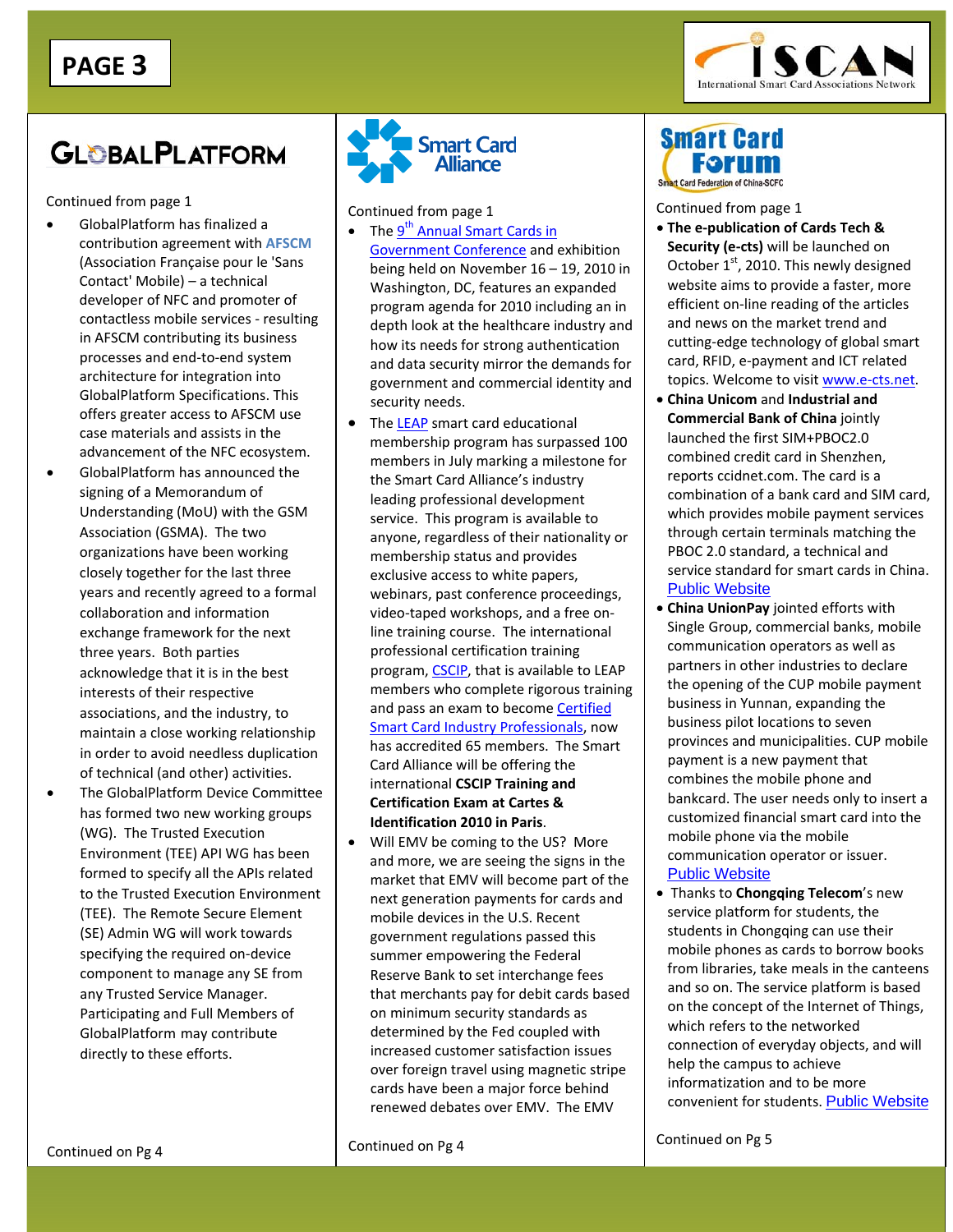

### **EUR@SMART** The Voice of the Smart Security Industry

Continued from Pg 1

- followed by a cocktail. Eurosmart Chairman Marc Bertin will present the agenda of the Smart Security Industry (market analysis on new segments and the new focus on Biometry and Smart M2M,…). Come to meet and exchange with Eurosmart members about the future of the Smart Security Industry! More [information](http://www.eurosmart.com/images/doc/EurosmartPR/invitation-web2.pdf).
- **Eurosmart module on M2M at Smart University 2010.** In the framework of its education mission, Eurosmart is participating to Smart [University](http://www.smart-university.eu/) programme. Smart University designs and delivers high level training modules regarding the latest advanced ICTs. Eurosmart New Form Factor Working Group will deliver a module on "Security and privacy in the Machine‐to‐Machine (M2M) ecosystem" in Sophia‐Antipolis, during Smart Event 2010.
- **Eurosmart live‐demos at Cartes 2010.** Eurosmart experts present live‐demos at Cartes Exhibition in two areas: **Smart M2M**, in the Internet of Things zone (Hall 3): demos will include automotive applications, home automations, telemetry, and other innovative technical solutions. **Biometrics uses cases**, in the Identification zone (Hall 4): demos will include Match‐on‐Card and enrolment stations. Come to visit Eurosmart at Cartes 2010 and discover the secure solutions developed by its members !
- **New Eurosmart Position Paper on "Advantages of combining a Central Database and Smart Tokens for an EU Entry‐Exit programme".** This [document](http://www.eurosmart.com/images/doc/WorkingGroups/e-ID/Papers/eurosmartpp_on_an_eu_entry-exit_programme_finalversion.pdf) reflects EUROSMART member's analysis of the current situation and their position in favor of the deployment of an EU Entry‐Exit system based on the combination of database and Smart Secure Device, including Biometry.

# **GLOBALPLATFORM**

Continued from Pg 3

- GlobalPlatform has created a new task force to explore **IP connectivity**. The group aims to create an environment that will encourage technology developers to capitalize on the smart card's ability to connect with IP‐based infrastructures ‐ also known as the 'internet of things' ‐ utilizing technology from GlobalPlatform.
- Digital ID News recently interviewed GlobalPlatform Executive Director Kevin Gillick to learn more about the work GlobalPlatform is doing in the area of ID and credentialing. The podcast addresses GlobalPlatform's activities, the priorities of the Government Task Force and the organization's association with other standards bodies.
- GlobalPlatform has announced a 1.5 day Card Specifications Technical Training Session to take place in Washington DC on 15 and16 November, in conjunction with the Smart Card Alliance's Smart Cards in Government Conference. For further information or to register, visit the **public website.**



Continued from Pg 2

the event is also the leading forum for discussion of new technologies and strategies for intermodal integrated fare collection and smart ticketing. Registration at [www.apsca.org/event/meeting121](http://www.apsca.org/event/meeting121) The **M2M World Congress** will be co‐ organised in Shanghai by APSCA and the Device Management Forum (DMF) and supported by the Commercial Committee of the Shanghai Pudong New Area Government, on 1‐2 December 2010. As the first government‐supported event in Asia focused on the future of global M2M business, M2MWC is an international meeting of organisations developing M2M applications, M2M communications network infrastructure providers and commercial and industrial end‐users of M2M products and services. Registration at [www.apsca.org](http://www.apsca.org/) from October onwards.



#### Continued from Pg 3

migration in Canada and possibly the U.S will be the focus of the **2011 Smart Card Alliance Annual Conference in Chicago on May 2 – 5, 2011**.

• The Contactless and Mobile Payments Council has been renamed the [Payments](http://www.smartcardalliance.org/pages/activities-councils-payments) Council, with a new charter that will include EMV contact and contactless payments and NFC mobile payments. A new white paper is due to be released this fall titled Payments Roadmap for U.S. Market that outlines the options and alternatives for the payments stakeholders to implement EMV payments.



Continue from Page 2 strongly associated with card manufacture, the activities of national companies on international markets and more globally, the perpetuity of all the added value of this sector.

In order to successfully combat these challenges, AFPC needs political support, as well as the commitment from all companies active in the cards sector.

### EVOLIS CARD PRINTER joined AFPC

*EVOLIS designs, manufactures and markets a complete range of solutions for personalization of plastic cards. Based in Angers (France), with a subsidiary company at Miami (USA), a subsidiary company in Singapore and representative offices in Tokyo (Japan) and Shenzhen (China), Evolis is represented in more than 100 countries in the world via a network of importers, distributors and technology integrators. Do not hesitate to contact us through our site http://www.afpc‐cartes.com*